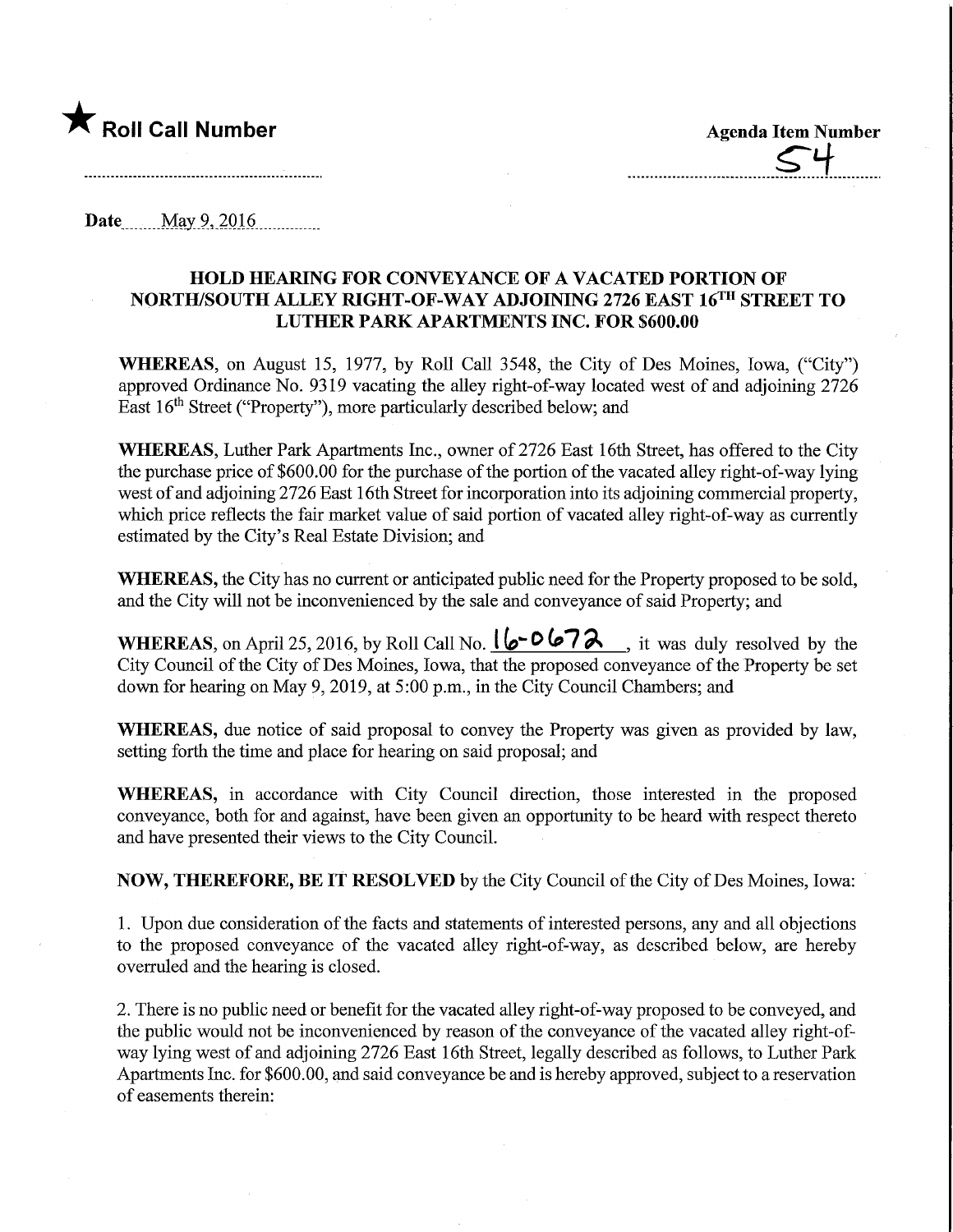

Date..,\_.Max9,2Q16,

THE EAST HALF OF THE VACATED ALLEY RIGHT-OF-WAY LYING WEST OF AND ADJACENT TO LOTS 13 AND 14, MECHANICS ADDITION, AN OFFICIAL PLAT, NOW INCLUDED IN AND FORMING A PART OF THE CITY OF DES MOINES, POLK COUNTY, IOWA.

3. The Mayor is authorized and directed to sign the Offer to Purchase and Quit Claim Deed for the conveyance as identified above, and the City Clerk is authorized and directed to attest to the Mayor's signature.

4. Upon proof of payment of the consideration plus \$113.00 for publication and recording costs, the City Clerk is authorized and directed to fonvard the original of the Quit Claim Deed, together with a certified copy of this resolution and of the affidavit of publication of the notice of this hearing, to the Real Estate Division of the Engineering Department for the purpose of causing said documents to be recorded.

5. The Real Estate Division Manager is authorized and directed to forward the original of the Quit Claim Deed, together with a certified copy of this resolution and of the affidavit of publication of the notice of this hearing, to the Polk County Recorder's Office for the purpose of causing these documents to be recorded.

6. Upon receipt of the recorded documents back from the Polk County Recorder, the Real Estate Division Manager shall mail the original of the Quit Claim Deed and copies of the other documents to the grantees.

7. Non-project related land sale proceeds are used to support general operating budget expenses:  $Org - EG064090.$